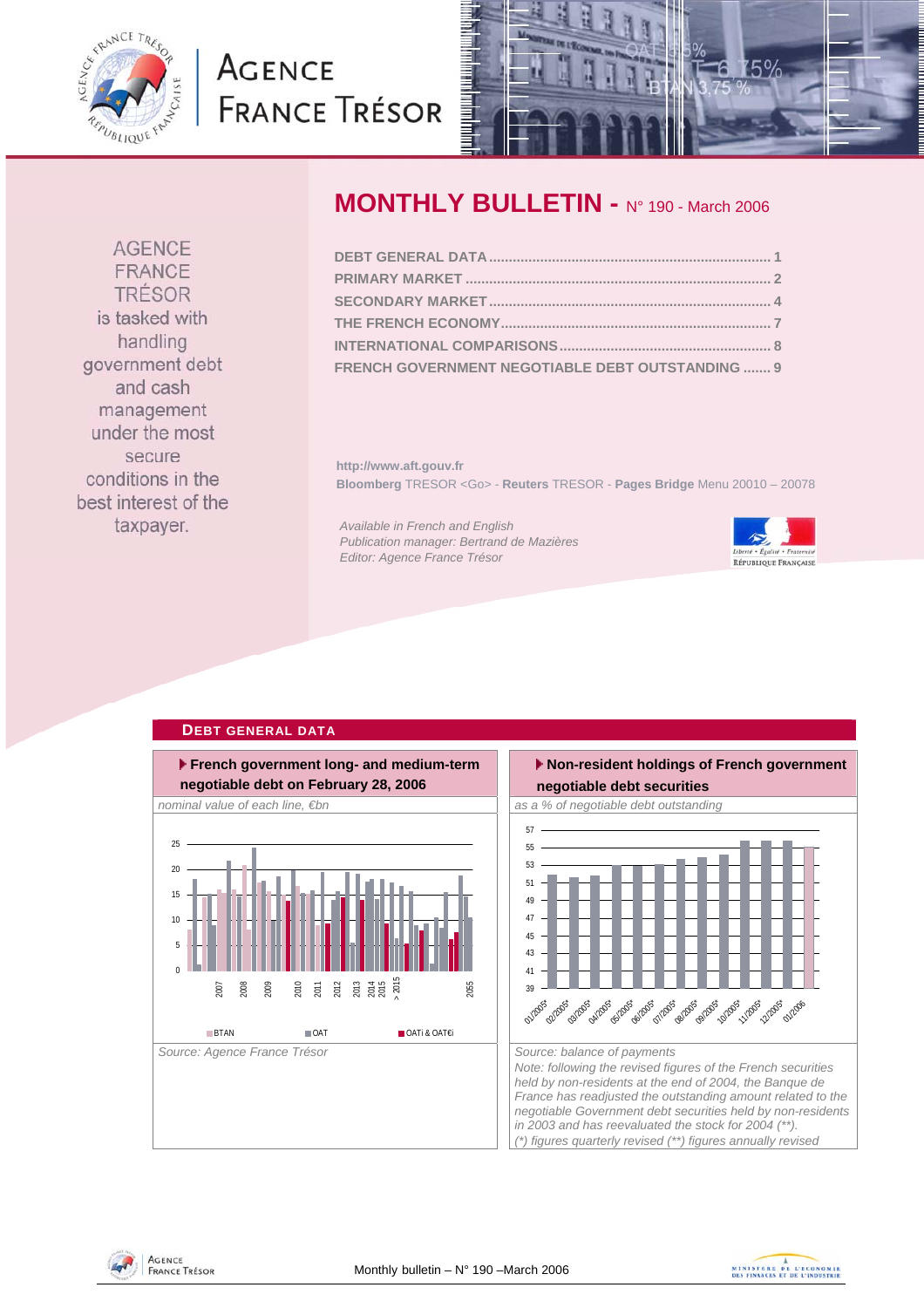### <span id="page-1-0"></span>**PRIMARY MARKET**

|            |                 |              |    | <b>BTF</b> |    | <b>BTAN / index linked OAT</b> | <b>OAT</b> |
|------------|-----------------|--------------|----|------------|----|--------------------------------|------------|
| March 2006 | auction date    | <sub>b</sub> | 13 | 20         | 27 | 16                             |            |
|            | settlement date | Q            | 16 | 23         | 30 | 21                             |            |
| April 2006 | auction date    |              | 10 | 18         | 24 | 20                             |            |
|            | settlement date | 6            | 13 | 20         | 27 | 25                             |            |







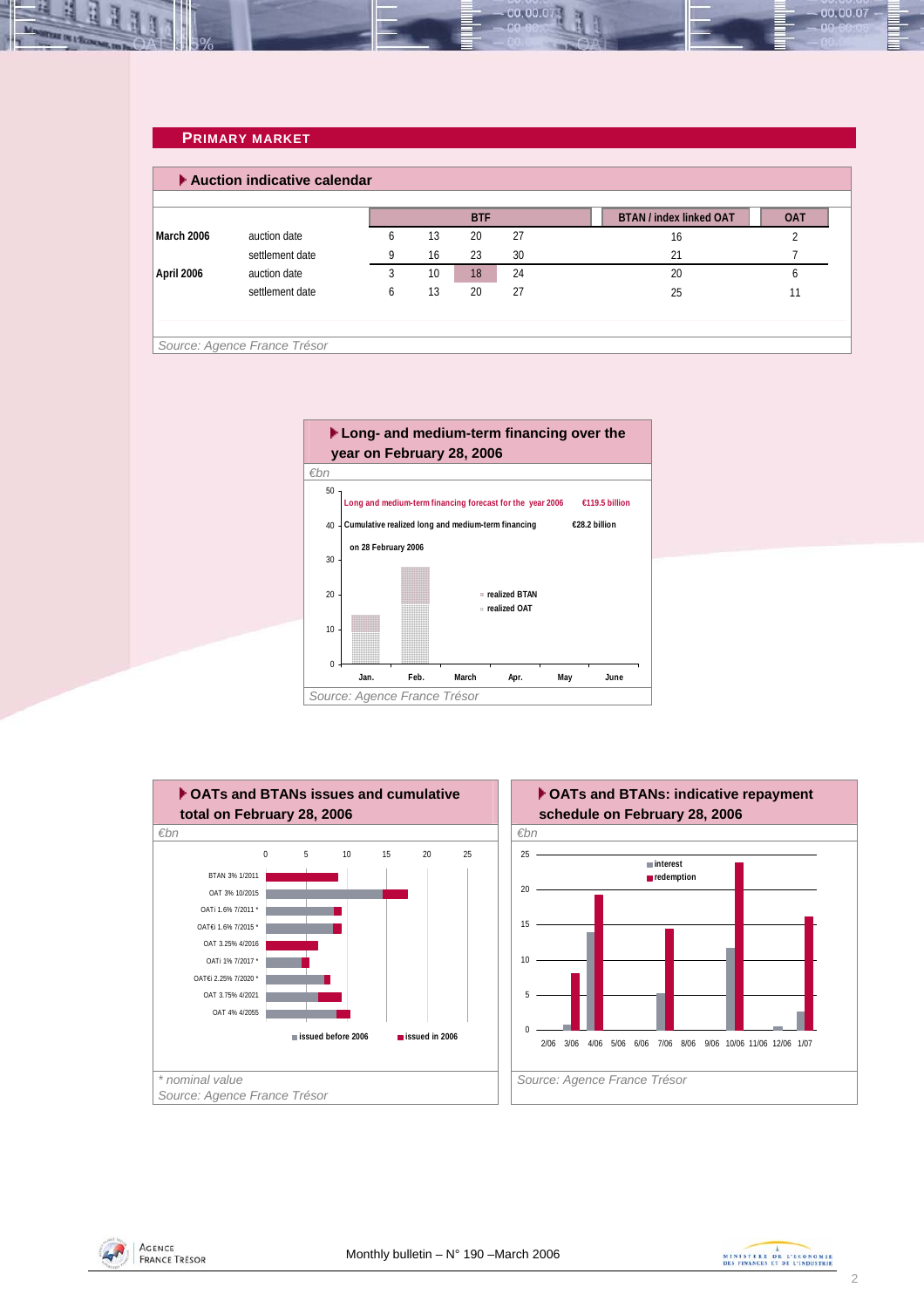### **OAT and BTAN auctions – February 2006**

|                               | OAT 10 years                           | BTAN 2 years                 | BTAN 5 years | OATi 5 years                   | OAT€i 10 years |
|-------------------------------|----------------------------------------|------------------------------|--------------|--------------------------------|----------------|
|                               | 4/25/2016                              | 3/12/2008                    | 1/12/2011    | 7/25/2011                      | 7/25/2015      |
|                               | 3.25%                                  | 2.75%                        | 3.00%        | 1.60%                          | 1.60%          |
| <b>Auction date</b>           | 2/2/2006                               | 2/16/2006                    | 2/16/2006    | 2/16/2006                      | 2/16/2006      |
| Settlement date               | 2/7/2006                               | 2/21/2006                    | 2/21/2006    | 2/21/2006                      | 2/21/2006      |
| Amount announced              | $\leftarrow$ 5,300-5,800 $\rightarrow$ | $\leftarrow$ 4,800-5,300 --> |              | $\leftarrow$ 1,300 - 1,800 --> |                |
| Bid amount                    | 11,185                                 | 6,905                        | 6.755        | 2.725                          | 2,035          |
| Amount served                 | 5,582                                  | 2,565                        | 2,610        | 785                            | 745            |
| of which: NCTs before auction | 0                                      | 0                            | 37           | 0                              | 0              |
| NCTs after auction            | 848                                    | $\Omega$                     | 787          | 12                             | 216            |
| <b>Total issued amount</b>    | 6,430                                  | 2,565                        | 3,397        | 797                            | 961            |
| Bid-to-cover ratio            | 2.00                                   | 2.69                         | 2.59         | 3.47                           | 2.73           |
| Weighted average price        | 97.55%                                 | 99.57%                       | 98.86%       | 101.91%                        | 101.81%        |
| Yield to maturity             | 3.54%                                  | 2.97%                        | 3.25%        | 1.23%                          | 1.39%          |
| Indexation coefficient*       | $\overline{\phantom{0}}$               | ٠                            |              | 1.04314                        | 1.02980        |

00.00.0

*Source: Agence France Trésor* 

可可

### **BTF auctions – February 2006**

| $\epsilon$ m               |                       |            |            |            |  |  |  |
|----------------------------|-----------------------|------------|------------|------------|--|--|--|
|                            | <b>BTF</b>            | <b>BTF</b> | <b>BTF</b> | <b>BTF</b> |  |  |  |
|                            | 1 month               | 3 month    | 6 month    | 1 year     |  |  |  |
| <b>Auction date</b>        |                       | 1/30/2006  |            | 1/30/2006  |  |  |  |
| Settlement date            |                       | 2/2/2006   |            | 2/2/2006   |  |  |  |
| Maturity                   |                       | 5/4/2006   |            | 1/18/2007  |  |  |  |
| <b>Total issued amount</b> |                       | 1.804      |            | 1,632      |  |  |  |
| Weighted average rate      |                       | 2.411%     |            | 2.744%     |  |  |  |
| <b>Auction date</b>        |                       | 2/6/2006   |            | 2/6/2006   |  |  |  |
| Settlement date            |                       | 2/9/2006   |            | 2/9/2006   |  |  |  |
| Maturity                   | 5/4/2006<br>1/18/2007 |            |            |            |  |  |  |
| <b>Total issued amount</b> | 1,805<br>1,209        |            |            |            |  |  |  |
| Weighted average rate      |                       | 2.399%     |            | 2.742%     |  |  |  |
| <b>Auction date</b>        |                       | 2/13/2006  | 2/13/2006  |            |  |  |  |
| Settlement date            |                       | 2/16/2006  | 2/16/2006  |            |  |  |  |
| Maturity                   |                       | 5/18/2006  | 9/14/2006  |            |  |  |  |
| Total issued amount        |                       | 1.807      | 1,487      |            |  |  |  |
| Weighted average rate      |                       | 2.445%     | 2.617%     |            |  |  |  |
| <b>Auction date</b>        |                       | 2/20/2006  |            | 2/20/2006  |  |  |  |
| Settlement date            |                       | 2/23/2006  |            | 2/23/2006  |  |  |  |
| Maturity                   |                       | 5/18/2006  |            | 2/15/2007  |  |  |  |
| <b>Total issued amount</b> |                       | 1,802      |            | 1,405      |  |  |  |
| Weighted average rate      |                       | 2.422%     |            | 2.731%     |  |  |  |
| <b>Auction date</b>        |                       | 2/27/2006  | 2/27/2006  |            |  |  |  |
| Settlement date* in March  |                       | 3/2/2006   | 3/2/2006   |            |  |  |  |
| Maturity                   |                       | 6/1/2006   | 9/14/2006  |            |  |  |  |
| <b>Total issued amount</b> |                       | 1,809      | 1,405      |            |  |  |  |
| Weighted average rate      |                       | 2.478%     | 2.633%     |            |  |  |  |

*Source: Agence France Trésor* 



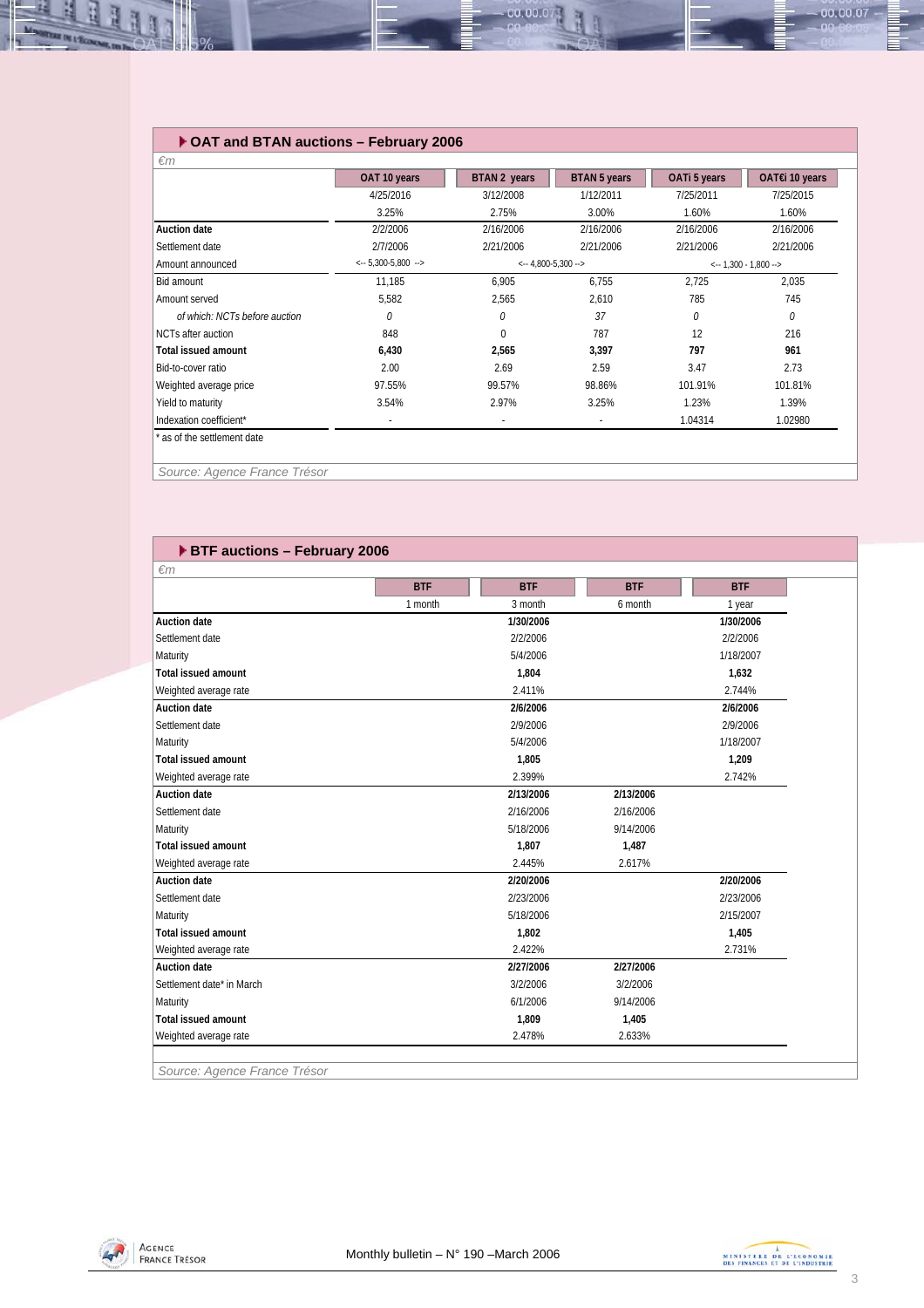<span id="page-3-0"></span>



| Source: Bloomberg |  |
|-------------------|--|
|-------------------|--|

| $\blacktriangleright$ Negotiable government debt and swaps |         |          |          |          |         |          |          |          |  |
|------------------------------------------------------------|---------|----------|----------|----------|---------|----------|----------|----------|--|
| $\varepsilon$ bn                                           |         |          |          |          |         |          |          |          |  |
|                                                            | end     | end      | end      | end      | end     | end      | January  | February |  |
|                                                            | 2000    | 2001     | 2002     | 2003     | 2004    | 2005     | 2006     | 2006     |  |
| Negotiable government debt                                 |         |          |          |          |         |          |          |          |  |
| outstanding                                                | 616     | 653      | 717      | 788      | 833     | 877      | 879      | 890      |  |
| OAT                                                        | 419     | 443      | 478      | 512      | 552     | 593      | 602      | 610      |  |
| <b>BTAN</b>                                                | 154     | 158      | 151      | 167      | 184     | 189      | 183      | 188      |  |
| <b>BTF</b>                                                 | 43      | 52       | 88       | 109      | 97      | 95       | 95       | 92       |  |
| Swaps outstanding                                          | III     | 37       | 61       | 61       | 61      | 52       | 54       | 53       |  |
| Average maturity of the negotiable debt                    |         |          |          |          |         |          |          |          |  |
| before swaps                                               | 6 years | 6 years  | 5 years  | 5 years  | 6 years | 6 years  | 6 years  | 6 years  |  |
|                                                            | 64 days | 47 days  | 343 days | 297 days | 79 days | 267 days | 315 days | 302 days |  |
| after swaps                                                | ///     | 5 years  | 5 years  | 5 years  | 6 years | 6 years  | 6 years  | 6 years  |  |
|                                                            | III     | 358 days | 266 days | 235 days | 33 days | 228 days | 278 days | 266 days |  |
| Source: Agence France Trésor                               |         |          |          |          |         |          |          |          |  |



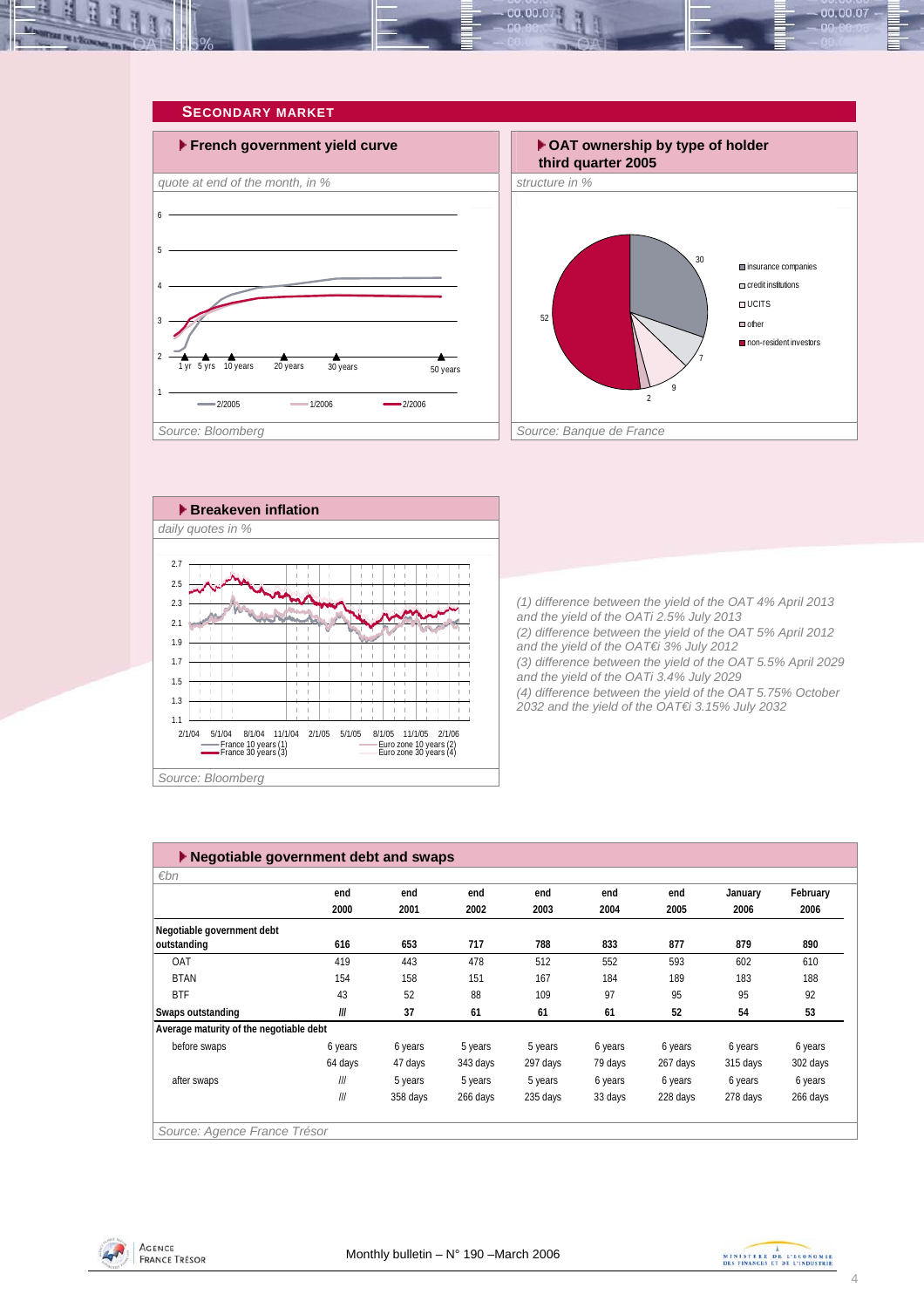

10.00.0







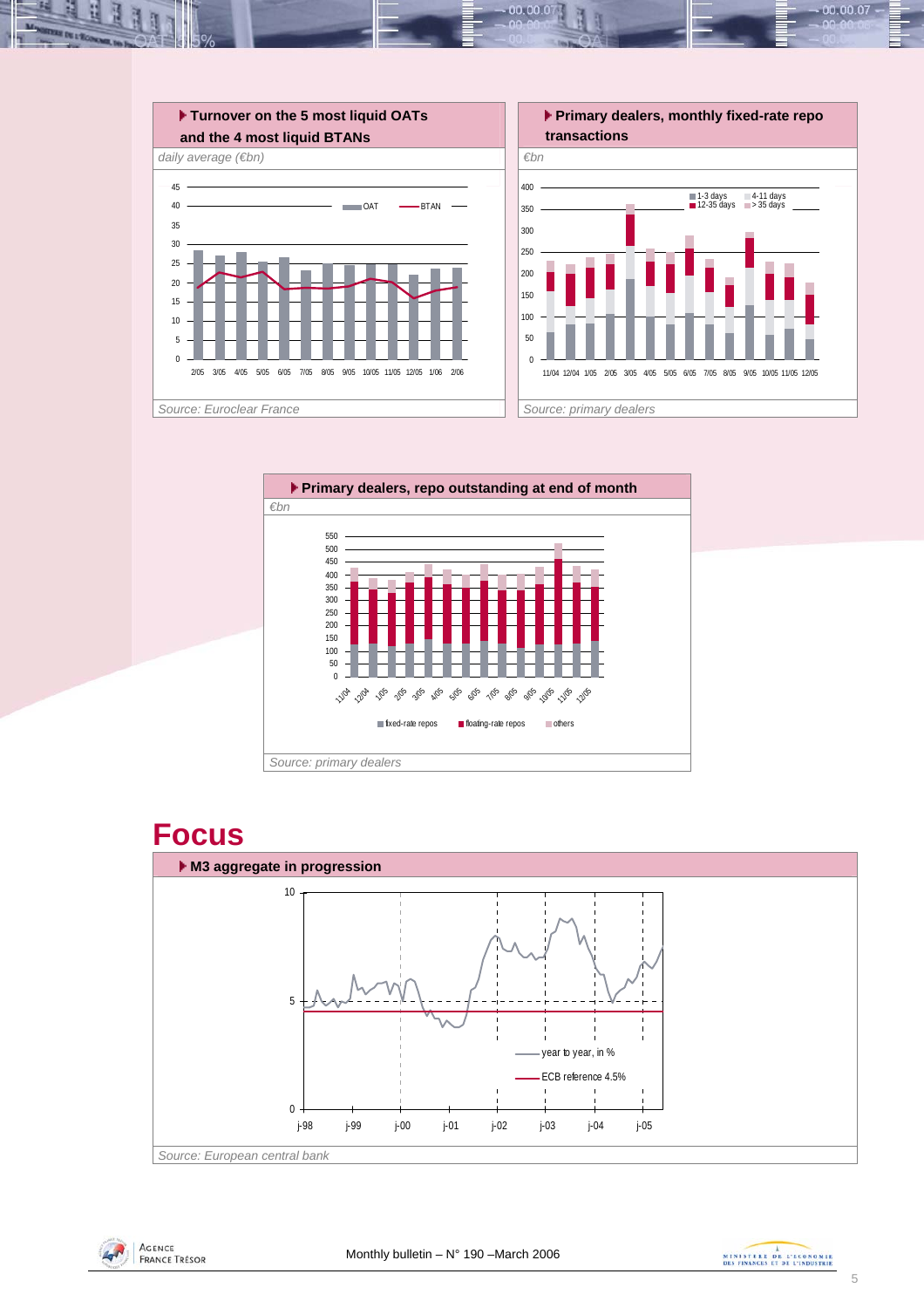

### National divergence still clouds the ECB view

The ECB is firmly snagged on both of its monetary policy strategy pillars at the moment. The monetary/credit pillar is sending a clear signal and the economic data (at least in terms of confidence) has improved. Therefore, the conventional view says policy rates should be increased to counteract incipient inflation risks. But this view needs qualifying, mainly because both pillars of the ECB's strategy approach are being heavily skewed by national developments.

The Taylor rule approach to thinking about appropriate policy rates can provide a clear indicator of how the national economies are performing in terms of the ECB's first pillar; economic activity and inflation. Using a real natural interest rate assumption of 2%, inflation target of 1.8% and the OECD's estimate for the output gap allows us to come up with a refi rate estimate based on a mix of growth and inflation expectations.

Given the current output gap the euro area would need to grow by more than 2.25% this year with core inflation at 1.75% or more to deliver a consistent forecast of the policy rate that is higher than 3% (ie where Euribor contracts place rates by December). To get to US policy rate levels the euro area would need to grow by more than 2.5% with core inflation over 2.5%. The current policy rate of 2.5% is consistent with 2006 GDP growth of 1.8% and core inflation of 1.5%, which is a little below the ECB staff forecasts for growth suggesting on that further tightening is likely, but how much? To answer that we need to look at the national developments.

While the euro area Taylor rate measure seems to broadly fit the ECB's forecasts this hides an extremely wide dispersion of "optimal" rates. For example, Greece and Spain require policy rates over 5.5%, while the Netherlands and Germany need rates around 1%. The median Taylor rule rate for the 12 member states is currently 2.4%. The message is a simple one. To have the ECB take rates materially higher will require Germany to perform materially better (and for Spain to not do worse). In other words there is a national skew in the ECB's first pillar. What about the monetary pillar?

The ECB's own data reveals an even larger national skew in the credit data. Credit growth to the private sector expanded at a 9.7% annual rate in Q4 2005. Breaking down each member state's contribution to the euro area total reveals some startling results. Spain is currently accounting for 35% of total euro area credit growth, a full 3.5 times its share of euro area GDP. Excluding Spain, the euro area's credit growth rate would be 6%; still high compared to nominal growth of just over 3%, but less worrying than a rate approaching 10%.

Thus, while Spain can pull the euro area's credit growth centre of gravity westward via its astonishing and accelerating expansion, it is likely to be German growth, inflation and credit growth that will act as the swing variable in determining whether the ECB can move rates from 2.50% to 3% and beyond. Yet we know Germany has become extremely competitive in international markets by limiting wage growth and focusing on productivity growth. If the Hartz reforms have lowered Germany's NAIRU (which they were designed to do) then it is entirely possible that Germany can produce better employment growth without stoking inflation. The ECB view for 2006 is still not as clear cut as the futures market would have us believe.

> **Global Banking and Markets Kevin Gaynor The Royal Bank of Scotland**

*NB: this Agence France Trésor forum offers economists an opportunity to express their personal opinion. Thus, the above article strictly reflects the author's view, and should not be construed as expressing the viewpoints of Agence France Trésor or the Ministry of the Economy, Finance and Industry.* 



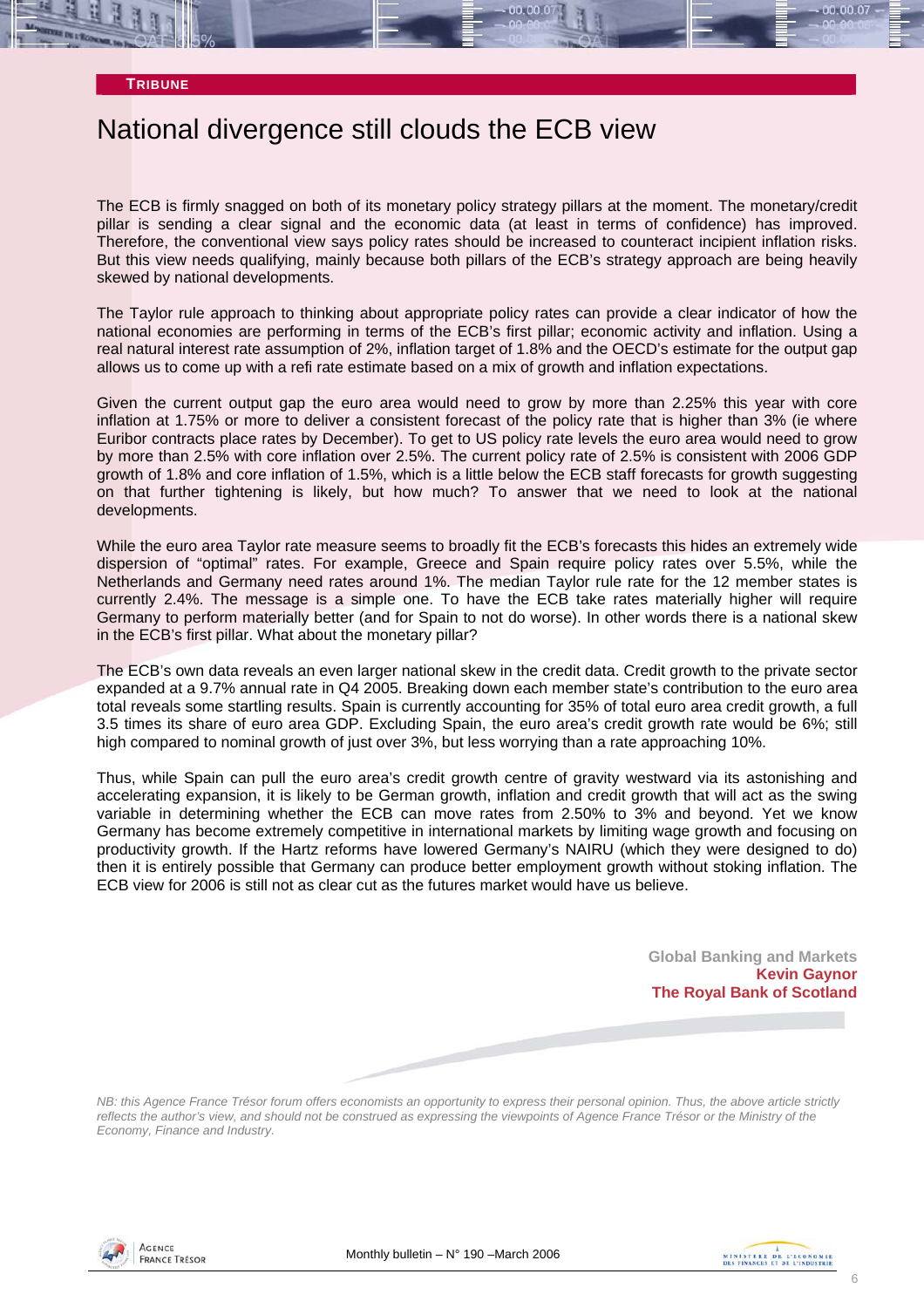<span id="page-6-0"></span>

### **THE FRENCH ECONOMY**

| Macro-economic forecast    |      |                    |      |  |  |  |  |
|----------------------------|------|--------------------|------|--|--|--|--|
| Real growth rate as a %    |      |                    |      |  |  |  |  |
|                            | 2004 | 2005               | 2006 |  |  |  |  |
| French GDP                 | 23   | $<1.5 - 2 > 2.5 >$ |      |  |  |  |  |
| Euro zone GDP              | 2.1  | 1.4                | 1.9  |  |  |  |  |
| Household consumption      | 2.0  | 20                 | 2.3  |  |  |  |  |
| <b>Business investment</b> | 28   | 34                 | 43   |  |  |  |  |
| <b>Exports</b>             | 3.1  | 2.5                | 5.0  |  |  |  |  |
| <b>Imports</b>             | 6.9  | 5.6                | 5.6  |  |  |  |  |
| Consumer prices            | 21   | 18                 | 18   |  |  |  |  |
| (year-on-year)             |      |                    |      |  |  |  |  |
|                            |      |                    |      |  |  |  |  |

### **Execut economic indicators**

| Industrial output*, year-on-year     | $-0.4%$       | 12/2005    |
|--------------------------------------|---------------|------------|
| Household consumption*, year-on-year | 2.5%          | 1/2006     |
| Unemployment rate (ILO)              | 9.6%          | 1/2006     |
| Consumer prices, year-on-year        |               |            |
| all items                            | 2.0%          | 1/2006     |
| all items excluding tobacco          | 2.1%          | 1/2006     |
| Trade balance, fob-fob, sa           | $-3.1$ EUR bn | 12/2005    |
| ш<br>ш                               | $-3.1$ FUR bn | 11/2005    |
| Current account balance, sa          | $-4.5$ FUR bn | 12/2005    |
| ш<br>ш                               | $-4.1$ FUR bn | 11/2005    |
| 10-year interest rate (TEC10)        | 3.53%         | 02/28/2006 |
| 3-month interest rate (Euribor)      | 2.664%        | 02/28/2006 |
| FUR / USD                            | 1.1875        | 02/28/2006 |
| FUR / JPY                            | 138.18        | 02/28/2006 |
|                                      |               |            |

*Source: 2006 Budget Bill \*manufactured goods –* 

*Source: Insee ; Ministry of the Economy, Finance and Industry ; Banque de France* 





|                    |          |          |          | end-of-January level |         |
|--------------------|----------|----------|----------|----------------------|---------|
|                    | 2004     | 2005     | 2004     | 2005                 | 2006    |
| General budget     |          |          |          |                      |         |
| balance            | $-45.41$ | $-45.15$ | $-9.32$  | $-9.74$              | $-1.35$ |
| revenue            | 242.99   | 249.11   | 15.26    | 15.07                | 15.39   |
| expenditure        | 288.40   | 294.26   | 24.58    | 24.81                | 16.74   |
| Balance of special |          |          |          |                      |         |
| Treasury accounts  | 1.53     | 1.68     | $-2.38$  | $-2.56$              | $-5.40$ |
| General budget     |          |          |          |                      |         |
| outturn            | $-43.88$ | $-43.47$ | $-11.70$ | $-12.30$             | $-6.75$ |
|                    |          |          |          |                      |         |

*for more information:* 

*[http://www.minefi.gouv.fr/themes/finances\\_etat/budget/index.htmT](http://www.minefi.gouv.fr/themes/finances_etat/budget/index.htm)*



1997 1998 1999 2000 2001 2002 2003 2004 2005 2006 deficit (left-hand scale) - debt (right-hand scale)

*Source: according to Maastricht Treaty, Insee and Ministry of the Economy, Finance and Industry* 



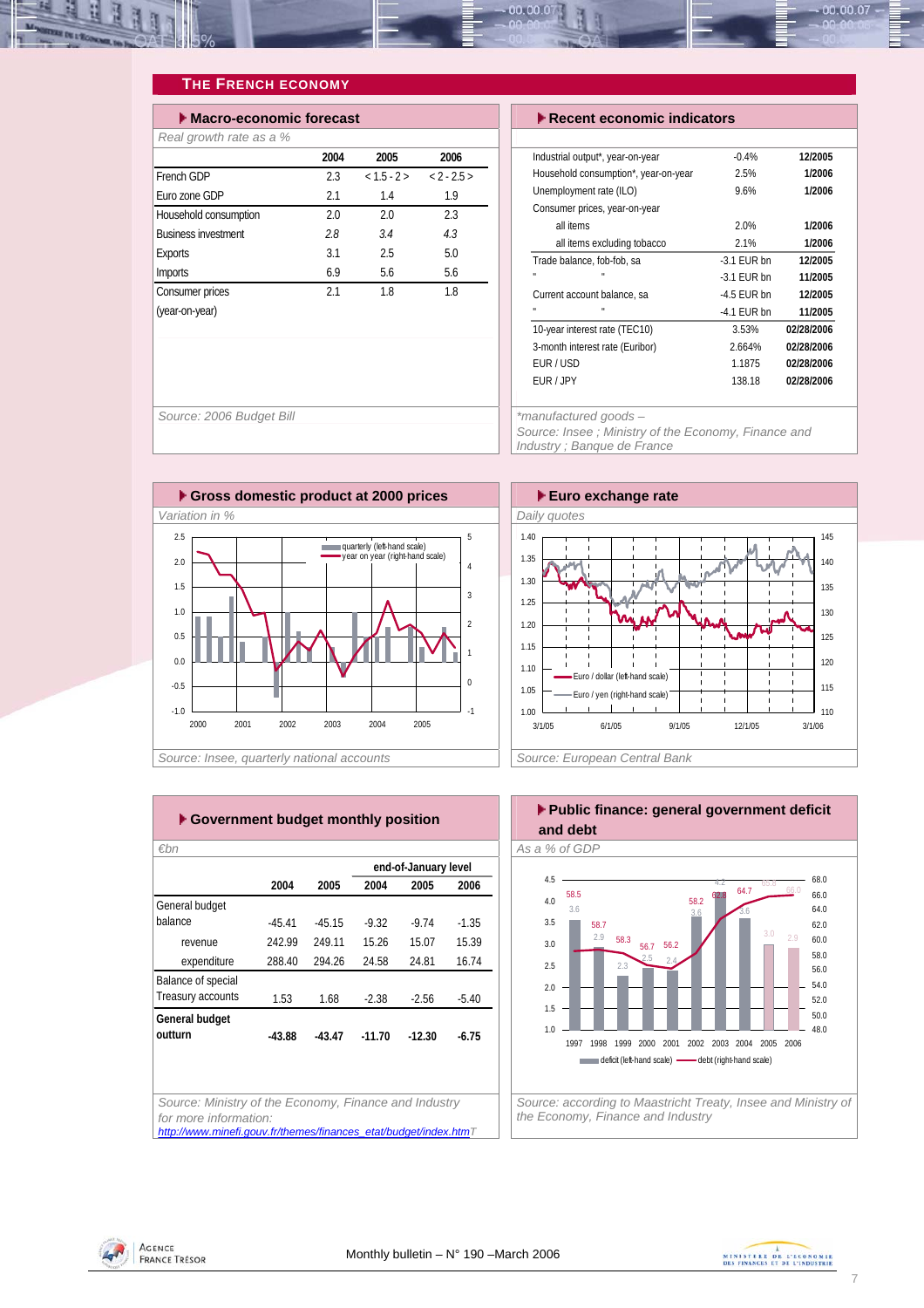<span id="page-7-0"></span>

|    | $\blacktriangleright$ Timetable for the release of French economic indicators |    |                                                         |  |  |  |  |  |  |  |
|----|-------------------------------------------------------------------------------|----|---------------------------------------------------------|--|--|--|--|--|--|--|
|    | <b>March 2006</b>                                                             |    | April 2006                                              |  |  |  |  |  |  |  |
| 7  | Gross foreign exchange reserves in February                                   | 6  | Central government budget: statement at end of February |  |  |  |  |  |  |  |
| 7  | Central government budget: statement at end of January                        |    | Gross foreign exchange reserves in March                |  |  |  |  |  |  |  |
| 10 | Industrial output in January                                                  | 7  | Cost-of-construction: index O4-2005                     |  |  |  |  |  |  |  |
| 10 | Foreign trade in January                                                      | 10 | Industrial output in February                           |  |  |  |  |  |  |  |
| 14 | Consumer prices: final index for February                                     | 11 | Foreign trade in February                               |  |  |  |  |  |  |  |
| 16 | Payroll employment: final results Q4-2005                                     | 13 | Consumer prices: index for March                        |  |  |  |  |  |  |  |
| 17 | Balance of payments in January                                                | 19 | Balance of payments in February                         |  |  |  |  |  |  |  |
| 21 | Household consumption of manufactured goods in February                       | 21 | Household consumption of manufactured goods in March    |  |  |  |  |  |  |  |
| 24 | Wages: final statistics Q4-2005                                               | 24 | Industrial trends: April survey                         |  |  |  |  |  |  |  |
| 27 | Industrial trends: monthly survey for March                                   | 27 | Industrial trends: quarterly survey for April           |  |  |  |  |  |  |  |
| 28 | New building starts in February                                               | 28 | Industrial producer prices: March index                 |  |  |  |  |  |  |  |
| 30 | Industrial producer prices: February index                                    | 28 | Household confidence survey: April survey               |  |  |  |  |  |  |  |
| 30 | Household confidence survey: March survey                                     | 28 | Job seekers in March                                    |  |  |  |  |  |  |  |
| 31 | Job seekers in February                                                       | 28 | Net foreign exchange reserves in March                  |  |  |  |  |  |  |  |
| 31 | Net foreign exchange reserves in February                                     |    |                                                         |  |  |  |  |  |  |  |
| 31 | Quarterly national accounts: final results Q4-2005                            |    |                                                         |  |  |  |  |  |  |  |
|    |                                                                               |    |                                                         |  |  |  |  |  |  |  |
|    | Harmonized index of consumer prices - Eurozone (Eurostat)                     |    |                                                         |  |  |  |  |  |  |  |
|    | Index for February: March 16                                                  |    |                                                         |  |  |  |  |  |  |  |
|    | Index for March: April 20                                                     |    |                                                         |  |  |  |  |  |  |  |

 $00.00.0$ 



### **INTERNATIONAL COMPARISONS**



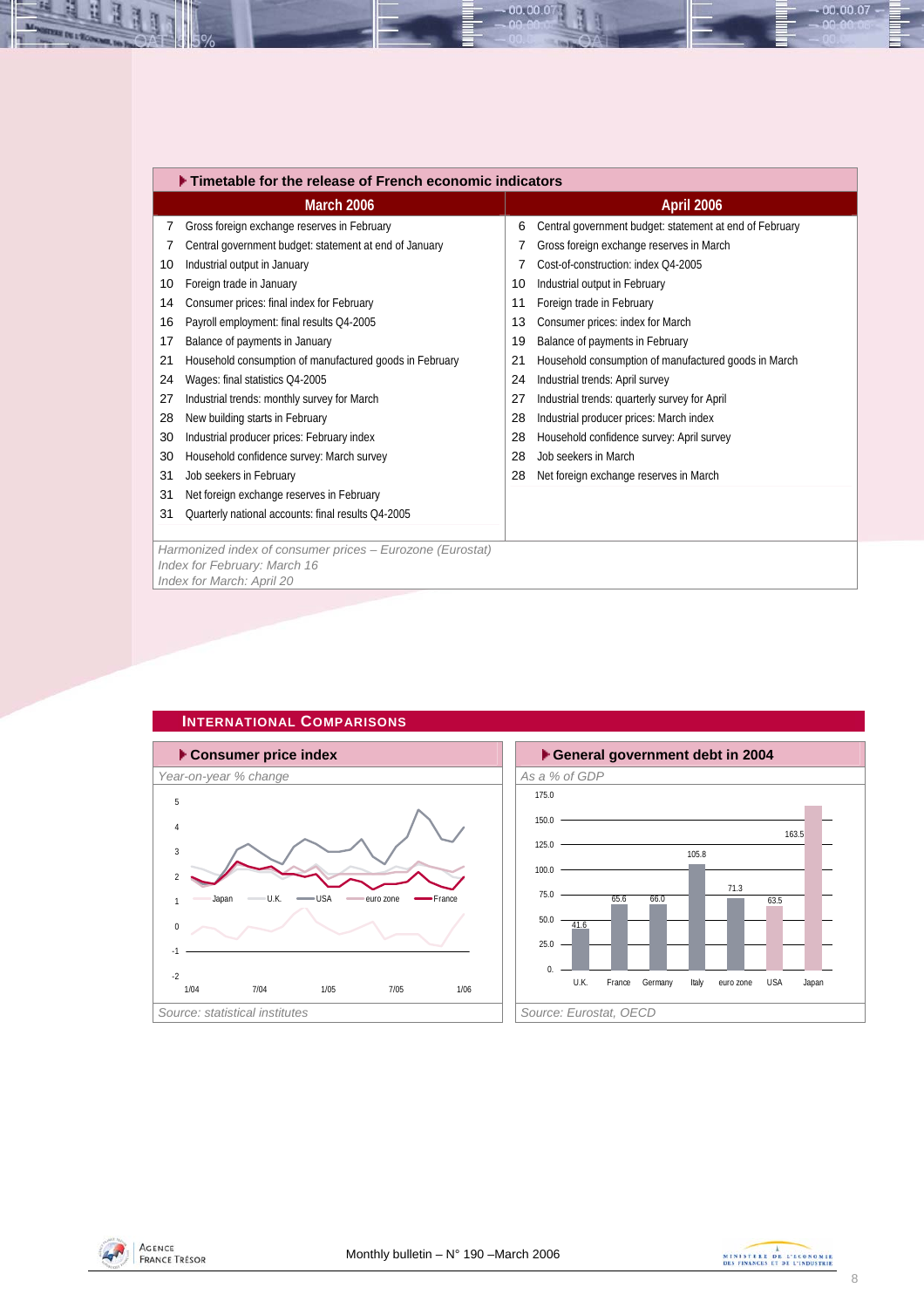### **FRENCH GOVERNMENT NEGOTIABLE DEBT OUTSTANDING -** *DETTE NEGOCIABLE DE L'ETAT*

 $-00.00.07$ 

#### **OAT au 28 février 2006** */ fungible Treasury bonds at February 28, 2006*

|                                             |                                                                                                                                                                                                                                                                                                      |                              |                                                            |                                |                       |                                             |                                                            |                                                  |                                                            |                                | En euros              |
|---------------------------------------------|------------------------------------------------------------------------------------------------------------------------------------------------------------------------------------------------------------------------------------------------------------------------------------------------------|------------------------------|------------------------------------------------------------|--------------------------------|-----------------------|---------------------------------------------|------------------------------------------------------------|--------------------------------------------------|------------------------------------------------------------|--------------------------------|-----------------------|
| <b>CODE ISIN</b><br><b>Euroclear France</b> | Libellé de l'emprunt /<br><b>Bond</b>                                                                                                                                                                                                                                                                | <b>Encours / Outstanding</b> | Coefficient<br>d'indexation /<br>indexation<br>coefficient | Valeur nominale/<br>face value | démembré<br>/stripped | <b>CODE ISIN</b><br><b>Euroclear France</b> | Libellé de l'emprunt /<br><b>Bond</b>                      | Encours / Outstanding                            | Coefficient<br>d'indexation /<br>indexation<br>coefficient | Valeur nominale/<br>face value | démembré<br>/stripped |
|                                             | Echéance 2006                                                                                                                                                                                                                                                                                        | 43 218 093 816               |                                                            |                                |                       |                                             | Echéance 2015                                              | 45 057 540 633                                   |                                                            |                                |                       |
| FR0000570491                                | OAT 7,25% 25 avril 2006                                                                                                                                                                                                                                                                              | 18 180 039 415               |                                                            |                                |                       | 1548 910 000 FR0010163543                   | OAT 3,5% 25 avril 2015                                     | 17 919 182 757                                   |                                                            |                                | 17 750 000            |
| FR0000570509                                | OAT 7% 25 avril 2006                                                                                                                                                                                                                                                                                 | 1 091 244 000                |                                                            |                                | 422 030 000           | FR0010195057                                | OAT 3,5% 25 avril 2015 mai 2005                            | 18 348 910                                       |                                                            |                                |                       |
| FR0000570533                                | OAT 6,5% 25 octobre 2006                                                                                                                                                                                                                                                                             | 15 102 140 991               |                                                            |                                | 1936940000            | FR0010204198                                | OAT 3,5% 25 avril 2015 juin 2005                           | 9 859 314                                        |                                                            |                                |                       |
| FR0000570541 V                              | OAT TEC10 25 octobre 2006                                                                                                                                                                                                                                                                            | 8844669410                   |                                                            |                                |                       | FR0010216820                                | OAT 3,5% 25 avril 2015 juillet 2005                        | 12 582 178                                       |                                                            |                                |                       |
|                                             | Échéance 2007                                                                                                                                                                                                                                                                                        | 36 408 826 604               |                                                            |                                |                       | FR0010223545                                | OAT 3,5% 25 avril 2015 août 2005                           | 11 069 328                                       |                                                            |                                |                       |
| FR0000570574                                | OAT 5,5% 25 avril 2007                                                                                                                                                                                                                                                                               | 21 771 775 424               |                                                            |                                | 645 780 000           | FR0010233031                                | OAT 3,5% 25 avril 2015 sept 2005                           | 27 885 945                                       |                                                            |                                |                       |
| FR0000570590                                | OAT 5,5% 25 octobre 2007                                                                                                                                                                                                                                                                             | 14 637 051 180               |                                                            |                                | 275 780 000           | FR0010244186                                | OAT 3,5% 25 avril 2015 oct 2005                            | 23 755 253                                       |                                                            |                                |                       |
|                                             | Échéance 2008                                                                                                                                                                                                                                                                                        | 42 188 093 494               |                                                            |                                |                       | FR0010253195                                | OAT 3,5% 25 avril 2015 nov 2005                            | 16 772 978                                       |                                                            |                                |                       |
| FR0000570632                                | OAT 5,25% 25 avril 2008                                                                                                                                                                                                                                                                              | 24 403 932 367               |                                                            |                                | 573 110 000           | FR0010263285                                | OAT 3,5% 25 avril 2015 déc 2005                            | 15 857 230                                       |                                                            |                                |                       |
| FR0000570665                                | OAT 8,5% 25 octobre 2008                                                                                                                                                                                                                                                                             | 17 784 161 127               |                                                            |                                | 4 763 950 000         | FR00101355251                               | OAT€i 1,6% 25 juillet 2015                                 | 9 552 226 740 (1)                                | 1,03089                                                    | 9 266 000 000                  |                       |
|                                             | Échéance 2009                                                                                                                                                                                                                                                                                        | 63 765 067 929               |                                                            |                                |                       | FR0010216481                                | OAT 3% 25 octobre 2015                                     | 17 450 000 000                                   |                                                            |                                | 165 600 000           |
| FR0000570673V                               | OAT TEC10 25 janvier 2009                                                                                                                                                                                                                                                                            | 9 853 044 498                |                                                            |                                |                       |                                             | Échéance 2016                                              | 23 082 000 000                                   |                                                            |                                |                       |
| FR0000571432                                | OAT 4% 25 avril 2009                                                                                                                                                                                                                                                                                 | 18 640 258 371               |                                                            |                                | 1 759 080 000         | FR0010288357                                | OAT 3,25% 25 avril 2016                                    | 6 430 000 000                                    |                                                            |                                |                       |
| FR00005714241                               | OATi 3% 25 juillet 2009                                                                                                                                                                                                                                                                              | 15 427 628 022 (1)           | 1,11702                                                    | 13 811 416 109                 |                       | FR0000187361                                | OAT 5% 25 octobre 2016                                     | 16 652 000 000                                   |                                                            |                                | 1 223 280 000         |
| FR0000186199                                | OAT 4% 25 octobre 2009                                                                                                                                                                                                                                                                               | 19 844 137 038               |                                                            |                                | 622 450 000           |                                             | Échéance 2017                                              | 5 328 252 180                                    |                                                            |                                |                       |
|                                             | Échéance 2010                                                                                                                                                                                                                                                                                        | 31 162 742 970               |                                                            |                                |                       | FR0010235176 I                              | OATi 1% 25 juillet 2017                                    | 5 328 252 180 (1)                                | 1.00647                                                    | 5 294 000 000                  |                       |
| FR0000186603                                | OAT 5,5% 25 avril 2010                                                                                                                                                                                                                                                                               | 15 311 719 352               |                                                            |                                | 575 670 000           |                                             | Échéance 2019                                              | 24 611 285 359                                   |                                                            |                                |                       |
| FR0000187023                                | OAT 5,5% 25 octobre 2010                                                                                                                                                                                                                                                                             | 15 851 023 618               |                                                            |                                | 2 524 630 000         | FR0000189151                                | OAT 4,25% 25 avril 2019                                    | 15 754 000 000                                   |                                                            |                                | 159 290 000           |
|                                             | Échéance 2011                                                                                                                                                                                                                                                                                        | 43 315 022 492               |                                                            |                                |                       | FR0000570921                                | OAT 8,5% 25 octobre 2019                                   | 8 844 392 893                                    |                                                            |                                | 4 288 930 000         |
| FR0000570731                                | OAT 6.5% 25 avril 2011                                                                                                                                                                                                                                                                               | 19 572 445 710               |                                                            |                                | 974 450 000           | FR0000570954 C                              | ETAT 9,82% 31 décembre 2019                                | 12 892 466 (2)                                   |                                                            | 6 6 9 2 1 5 4                  |                       |
| FR00100943751                               | OATi 1,6% 25 juillet 2011                                                                                                                                                                                                                                                                            | 9 687 690 450 (1)            | 1,04337                                                    | 9 285 000 000                  |                       |                                             | Échéance 2020                                              | 8 258 435 500                                    |                                                            |                                |                       |
| FR0000187874                                | OAT 5% 25 octobre 2011                                                                                                                                                                                                                                                                               | 14 054 886 332               |                                                            |                                | 614 990 000           | FR00100505591                               | OAT€i 2,25% 25 juillet 2020                                | 8 258 435 500 (1)                                | 1,05203                                                    | 7850000000                     |                       |
|                                             | Échéance 2012                                                                                                                                                                                                                                                                                        | 56 450 648 123               |                                                            |                                |                       |                                             | Échéance 2021                                              | 9 319 000 000                                    |                                                            |                                |                       |
| FR0000188328                                | OAT 5% 25 avril 2012                                                                                                                                                                                                                                                                                 | 15 654 110 580               |                                                            |                                | 1 521 450 000         | FR0010192997                                | OAT 3.75% 25 avril 2021                                    | 9 319 000 000                                    |                                                            |                                | 301 440 000           |
| FR00001880131                               | OAT€i 3% 25 juillet 2012                                                                                                                                                                                                                                                                             | 15 756 717 280 (1)           | 1,08712                                                    | 14 494 000 000                 |                       |                                             | Échéance 2022                                              | 1 243 939 990                                    |                                                            |                                |                       |
| FR0000188690                                | OAT 4,75% 25 octobre 2012                                                                                                                                                                                                                                                                            | 19 554 122 924               |                                                            |                                | 373 750 000           | FR0000571044                                | OAT 8,25% 25 avril 2022                                    | 1 243 939 990                                    |                                                            |                                | 921 650 000           |
| FR0000570780                                | OAT 8,5% 26 décembre 2012                                                                                                                                                                                                                                                                            | 5 485 697 339                |                                                            |                                |                       |                                             | Échéance 2023                                              | 10 606 195 903                                   |                                                            |                                |                       |
|                                             | Échéance 2013                                                                                                                                                                                                                                                                                        | 51 513 452 328               |                                                            |                                |                       | FR0000571085                                | OAT 8,5% 25 avril 2023                                     | 10 606 195 903                                   |                                                            |                                | 7546690000            |
| FR0000188989                                | OAT 4% 25 avril 2013                                                                                                                                                                                                                                                                                 | 19 137 183 879               |                                                            |                                | 124 900 000           |                                             | Échéance 2025                                              | 8 511 928 118                                    |                                                            |                                |                       |
| FR00001889551                               | OATi 2,5% 25 juillet 2013                                                                                                                                                                                                                                                                            | 14 766 203 330 (1)           | 1,06008                                                    | 13 929 329 230                 |                       | FR0000571150                                | OAT 6% 25 octobre 2025                                     | 8 511 928 118                                    |                                                            |                                | 3 251 750 000         |
| FR00102235601                               | OATi 2,5% 25 juillet 2013 août 2005                                                                                                                                                                                                                                                                  | 10601(1)                     | 1.06008                                                    | 10 000                         |                       |                                             | Échéance 2028                                              | 12 965 236                                       |                                                            |                                |                       |
| FR00102330641                               | OATi 2,5% 25 juillet 2013 sept 2005                                                                                                                                                                                                                                                                  | 275 621 (1)                  | 1.06008                                                    | 260 000                        |                       | FR0000571226 C                              | OAT zéro coupon 28 mars 2028                               | 12 965 236 (3)                                   |                                                            | 46 232 603                     |                       |
| FR0010244194 I                              | OATi 2,5% 25 juillet 2013 oct 2005                                                                                                                                                                                                                                                                   | 3 190 841 (1)                | 1,06008                                                    | 3 010 000                      |                       |                                             | Échéance 2029                                              | 22 361 645 348                                   |                                                            |                                |                       |
| FR00102532031                               | OATi 2,5% 25 juillet 2013 nov 2005                                                                                                                                                                                                                                                                   | 4 278 165 (1)                | 1,06008                                                    | 4 035 700                      |                       | FR0000571218                                | OAT 5,5% 25 avril 2029                                     | 15 500 880 458                                   |                                                            |                                | 2 632 470 000         |
| FR00102632931                               | OATi 2,5% 25 juillet 2013 déc 2005                                                                                                                                                                                                                                                                   | 5 552 212 (1)                | 1,06008                                                    | 5 2 3 7 5 4 1                  |                       | FR0000186413 I                              | OATi 3,4% 25 juillet 2029                                  | 6 860 764 890 (1)                                | 1,11229                                                    | 6 168 144 000                  |                       |
| FR0010011130                                | OAT 4% 25 octobre 2013                                                                                                                                                                                                                                                                               | 17 596 757 679               |                                                            |                                | 86 800 000            |                                             | Échéance 2032                                              | 26 691 895 040                                   |                                                            |                                |                       |
|                                             | Échéance 2014                                                                                                                                                                                                                                                                                        | 32 145 724 224               |                                                            |                                |                       | FR0000188799 I                              | OATEi 3,15% 25 juillet 2032                                | 7 953 895 040 (1)                                | 1,06592                                                    | 7 462 000 000                  |                       |
| FR0010061242                                | OAT 4% 25 avril 2014                                                                                                                                                                                                                                                                                 | 18 039 752 234               |                                                            |                                | 10 280 000            | FR0000187635                                | OAT 5,75% 25 octobre 2032                                  | 18 738 000 000                                   |                                                            |                                | 7 084 400 000         |
| FR0010112052                                | OAT 4% 25 octobre 2014                                                                                                                                                                                                                                                                               | 14 105 971 990               |                                                            |                                | 55 700 000            |                                             | Échéance 2035                                              | 14 664 000 000                                   |                                                            |                                |                       |
|                                             |                                                                                                                                                                                                                                                                                                      |                              |                                                            |                                |                       | FR0010070060                                | OAT 4,75% 25 avril 2035                                    | 14 664 000 000                                   |                                                            |                                | 3 231 550 000         |
|                                             |                                                                                                                                                                                                                                                                                                      |                              |                                                            |                                |                       |                                             | Échéance 2055                                              | 10 413 000 000                                   |                                                            |                                |                       |
|                                             |                                                                                                                                                                                                                                                                                                      |                              |                                                            |                                |                       | FR0010171975                                | OAT 4% 25 avril 2055                                       | 10 413 000 000                                   |                                                            |                                | 1 140 400 000         |
|                                             |                                                                                                                                                                                                                                                                                                      |                              |                                                            |                                |                       |                                             |                                                            | <b>Total OAT / total fungible Treasury bonds</b> |                                                            |                                | 610 329 755 287       |
|                                             | (1) Encours OAT indexées = valeur nominale x coefficient d'indexation / indexed bonds outstanding = face value x indexation coefficient<br>(2) y compris intérêts capitalisés au 31/12/2005 / including coupons capitalized at 12/31/2005 ; non offerte à la souscription / not open to subscription |                              |                                                            |                                |                       |                                             | Encours démembré /stripped outstanding                     |                                                  |                                                            |                                | 51 375 850 000        |
|                                             | (3) valeur actualisée au 28/03/2005 / actualized value at 03/28/2005 ; non offerte à la souscription / not open to subscription                                                                                                                                                                      |                              |                                                            |                                |                       |                                             |                                                            |                                                  |                                                            |                                |                       |
|                                             | OATi: OAT indexée sur l'indice français des prix à la consommation (hors tabac) / OAT indexed on the French consumer price index (excluding tobacco)                                                                                                                                                 |                              |                                                            |                                |                       |                                             | En % des lignes démembrables<br>As a % of strippable bonds |                                                  |                                                            |                                | 10,43%                |
|                                             | OAT€i : OAT indexée sur l'indice des prix à la consommation harmonisé de la zone euro (hors tabac) / OAT indexed on the eurozone harmonized index of<br>consumer price (excluding tobacco)                                                                                                           |                              |                                                            |                                |                       |                                             | Durée de vie moyenne                                       |                                                  |                                                            |                                | 9 ans et 77 jours     |
|                                             | TEC 10 : taux de l'échéance constante à 10 ans / yield of 10-year constant maturity Treasury                                                                                                                                                                                                         |                              |                                                            |                                |                       |                                             | Average maturity                                           |                                                  |                                                            |                                | 9 years and 77 days   |

<span id="page-8-0"></span>

**DE L'ECON**